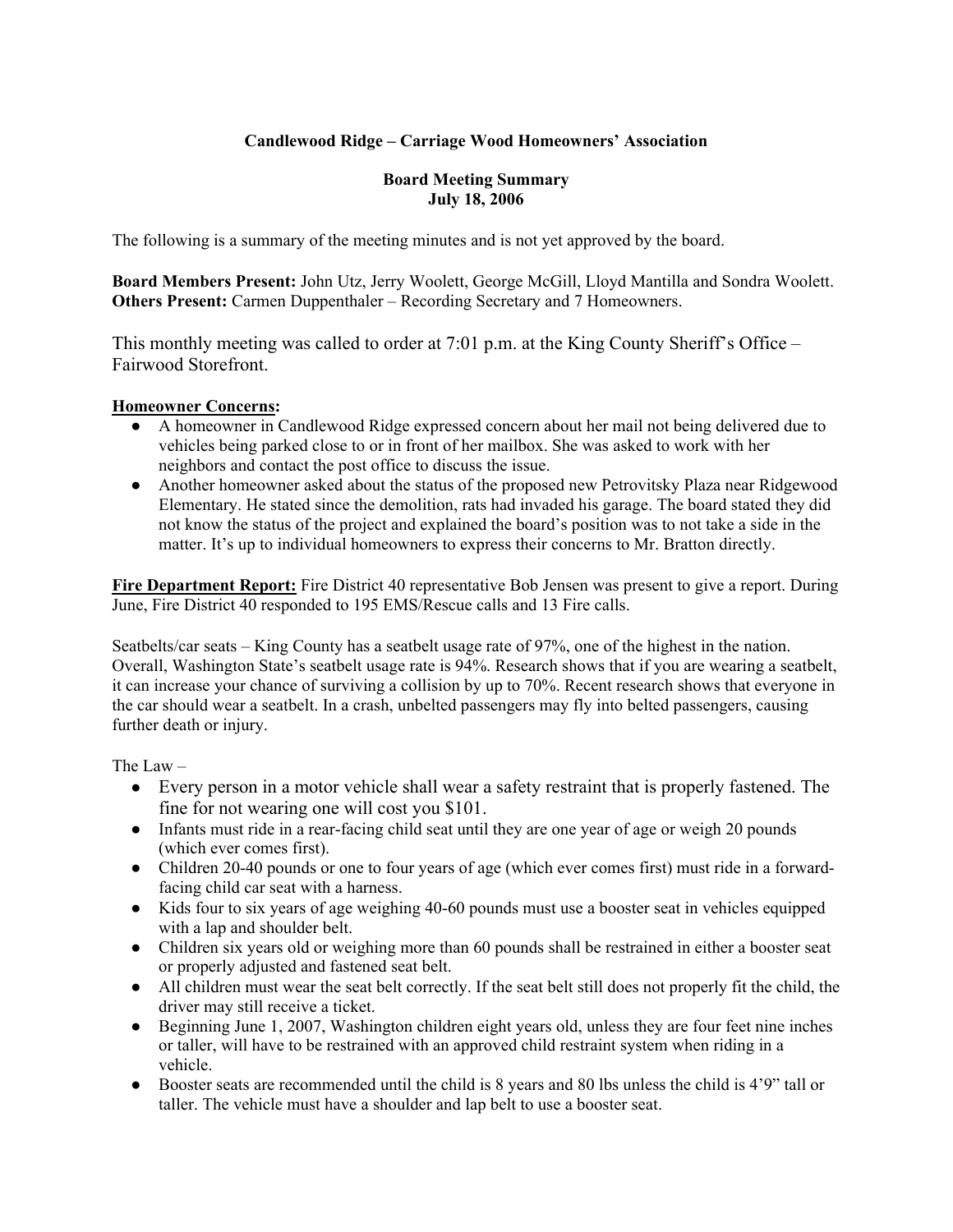• Do not graduate your child to a seat belt too soon. Children 12 and under are safer in the back seat regardless of an air bag.

South King County Child Passenger Safety Coalition offers free car seat inspections at the following locations. Visit www.800buckleup.org for more information.

IKEA West Parking Garage 600 SW 43rd Renton 9:00 AM – 10:30 PM – on the last Wednesday of each month

Auburn Regional Medical Center Parking Garage 202 N. Division St. Auburn, WA 1:00 PM – 2:30 PM – on the  $2<sup>nd</sup>$  Thursday of each month

**Police Report:** Officer Sam Shirley was present to give a report. He stated vandalisms were up in our area due to kids being on summer break from school. Things like eggings, pellet guns and paint ball guns are being used to vandalize homes and vehicles. Also, due to summer related heat, windows are being left open on homes and vehicles making it easy for prowlers to enter and commit robberies. A reminder was given to make sure your homes and vehicles are secure and take care when leaving windows, doors and sunroofs open.

A homeowner expressed concern that in the summer month's kids are using excessive amounts of alcohol at Carriage Wood Park after hours and leaving behind a mess including broken beer bottles and garbage. As the signs in our parks state, there is no alcohol allowed in our parks. If you see anyone drinking alcohol or vandalizing our parks, please call 911 stating it's a non-emergency and ask for a Sheriff's Office response.

**Approval of Last Month's Minutes:** A motion was made to approve the June board meeting minutes as written. It was seconded and passed. Signing of the minutes took place by the board.

#### **Old Business:**

- **New Website Development** The new HOA website is now up and running and new information continues to be added. You can read monthly board meeting minutes, archived meeting minutes, CC&R's, Bylaws and Rules and Regulations documents. Homeowners can contact board and committee members and also find ACC and complaint forms online. Be sure to visit the site often to keep informed! Visit our new website at www.crcwhoa.org.
- **Park Usage Policy** Two park usage signs, poles and concrete have been purchased. Canber will be installing one sign in each park sometime during the next couple of weeks. A homeowner asked if our parks are private property. Yes, our parks are private property and are owned by and for the use of Candlewood Ridge and Carriage Wood residents and their guests only. A discussion took place about sport practices in Carriage Wood Park. A homeowner living near the park volunteered to be on the committee that will be refining park usage policies.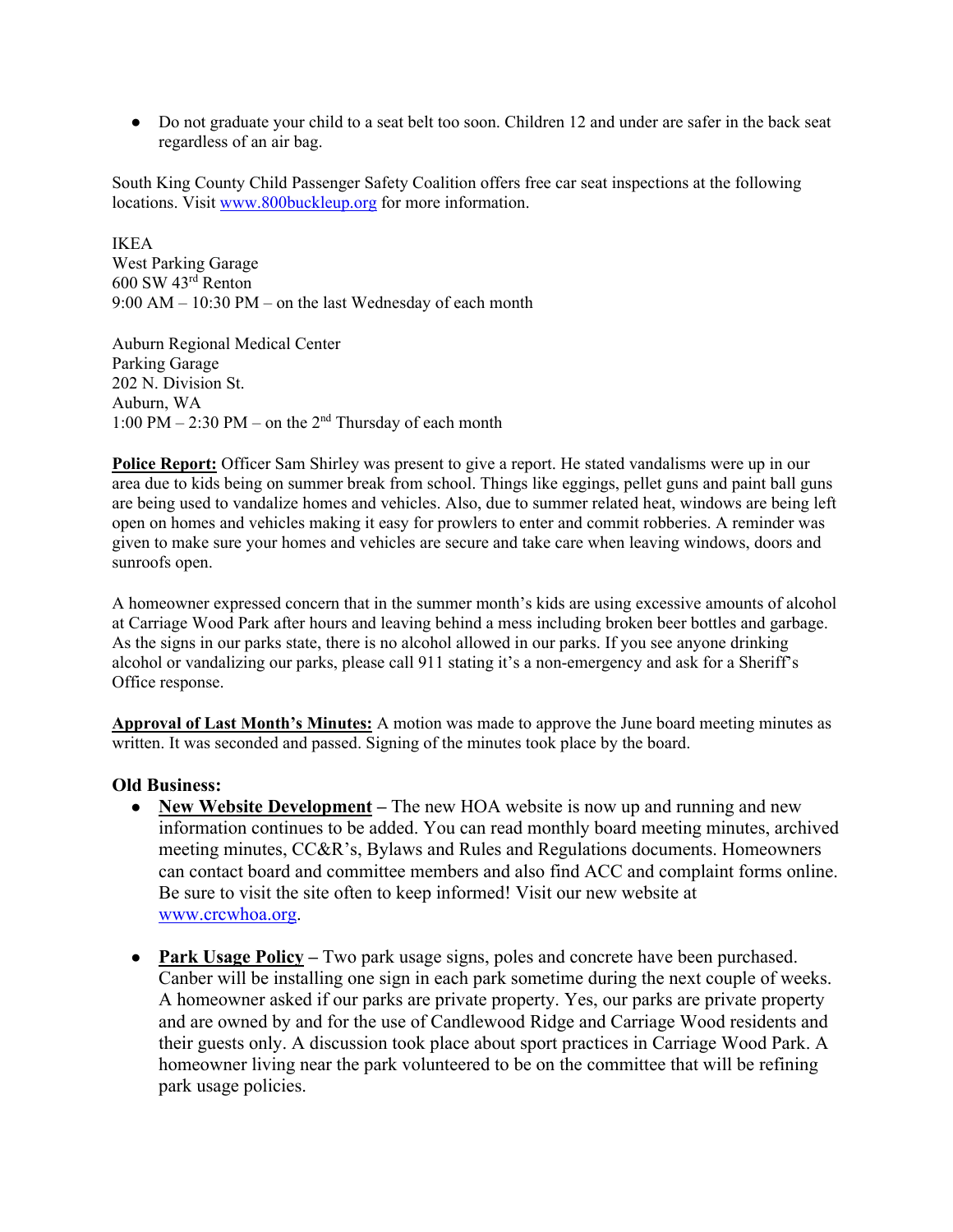## **New Business:**

- A new homeowner attending tonight's meeting volunteered for the open board position. A motion was made to nominate Joanne Callaghan to the board. It was seconded and passed by the board. Assignments will take place at next months meeting.
- A discussion took place about solicitors in our neighborhood. A board member suggested placing "no solicitor" signs in our entrances to discourage solicitors from entering our neighborhood. It was also said that placing a no solicitor sign on or above your front door helped.

### **Common Areas Report:**

- V&M Restoration of Woodinville is responsible for replacing the CW entrance sign at  $160<sup>th</sup>$  Ave. SE. They have been contacted and authorized to begin the work. An estimated start date has not yet been obtained.
- On at least two occasions, vehicles have been driven into the Candlewood Ridge Park. Some large landscaping stones have been moved to make entrance into the park more difficult. When activities of this sort are observed, please get a license plate number and call 911 to report the incident.
- $\bullet$  The HOA common area watering systems were turned on the 30<sup>th</sup> of June. The watering systems checked out okay. Watering has commenced in heavy sun areas for about 15 minutes 3 times a week.
- Carriage Wood Park was left a mess on the  $4<sup>th</sup>$  of July. Many illegal fireworks were set off, much of the debris was not picked up and fireworks destroyed part of the big toy. Forbidding the use of fireworks in our parks was discussed and is being considered. Most of the parks within the county and in local cities have had to make it illegal to use fireworks in their parks because of the same problems. Zoo bars will be used to replace the destroyed bubble on the big toy. Twice vandals have destroyed the bubble in the last two years.

**Architectural Report:** The ACC Chairperson stated that since last month's meeting, 14 new applications were received as follows:

5 Painting Requests, 4 New Roofs, 1 Home Addition, 2 Fences, 1 New Deck and 1 Landscape Request.

The ACC Committee drafted a letter that will be used and submitted to homeowners when home improvement projects requiring HOA approval are commenced without first submitting an ACC approval form to the HOA. Along with the letter, an ACC approval form will be sent to the homeowner and they will be asked to complete and return the requested information to the ACC committee. A motion was made to accept the letter as written. The board passed the motion.

The ACC Committee would like to remind all homeowners, that it is the homeowners responsibility to insure an Architectural Control Approval Form is submitted and approval received prior to beginning work on home improvement projects that require ACC approval. Some contractors have been promising to do the HOA paperwork for the homeowner, but in some cases that has not happened, putting the homeowner at risk of incurring fines and possibly redoing the work to HOA specifications. ACC request forms can be found in the Fairwood Flyer or on the HOA website at www.crcwhoa.org.

**Complaints Negotiations Report:** The Complaints report was distributed for board review. 4 new complaints were received, 22 complaints are pending and 11 are now closed. 3 additional homes are currently accruing fines and legal advice is being considered for being non-compliant. A discussion of some of the complaints on the list took place. A certified letter was sent to one homeowner who is in the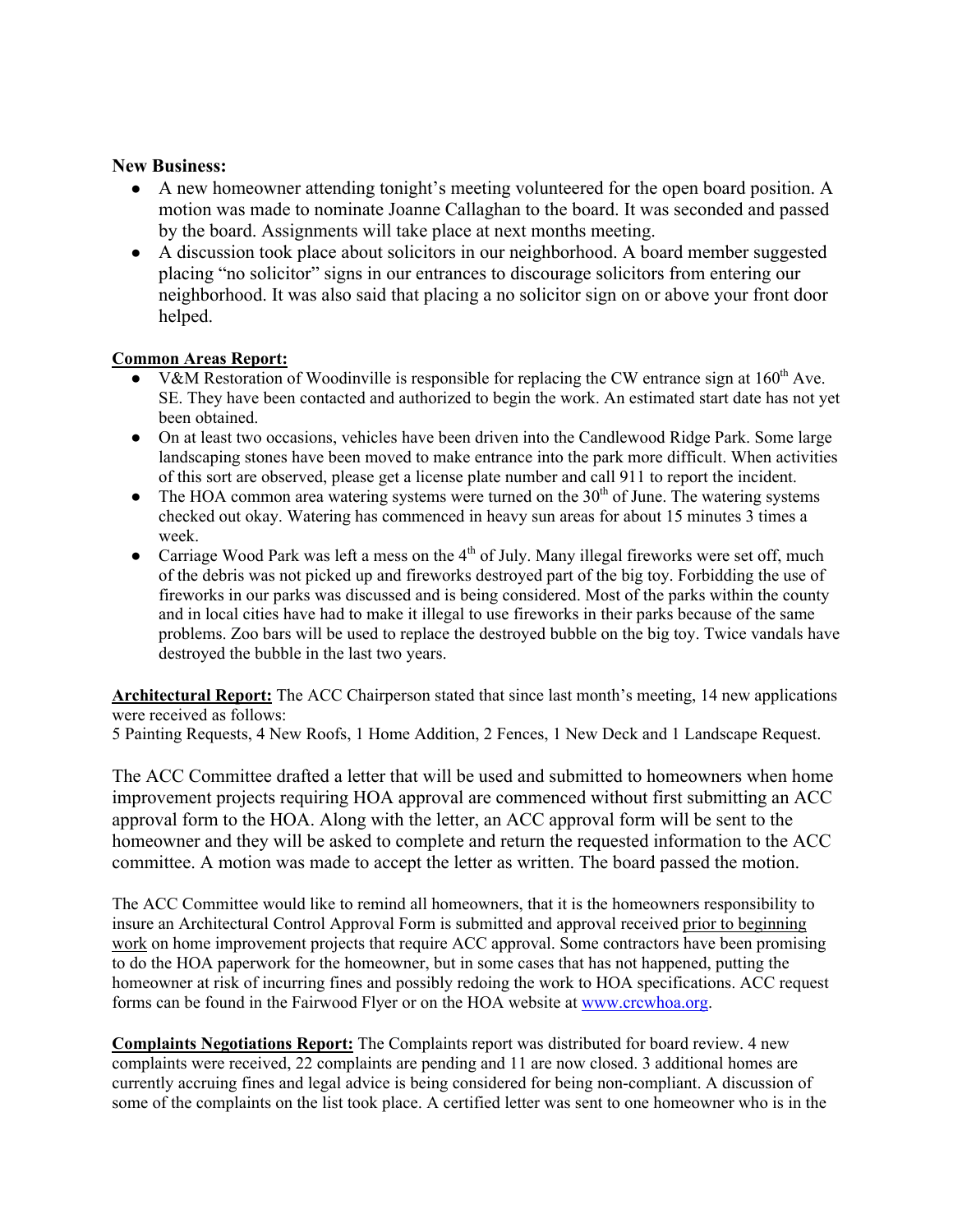HOA complaint process for being non-compliant.

All complaints must be received in writing and signed by the author. Your name, address and phone number must be included on the written complaint so the HOA can notify you that the issue is being addressed. You may then mail your complaint to the HOA address at P.O. Box 58397, Renton, WA, 98058. Complaints are kept confidential and you will remain anonymous.

**Legal and Insurance Report:** State Farm has been contacted about providing the insurance policy for our HOA. They have agreed to provide it once we provide them with some requested documentation. This switch will provide the HOA with a local insurance agent and will save the HOA about \$900 per year.

**Treasurer's Report:** The June Budget Comparison report was presented and briefly discussed. Dues income is under budget due to homeowner payments still coming in for the year. Large expenditures include the new big toys in both Carriage Wood and Candlewood Ridge Parks and maintenance upkeep of our common areas.

## **Committee Reports:**

**Capital Improvement Committee – Canber (our landscape maintenance company) installed the additional railroad ties around the Buck-A-Bout in Carriage Wood Park. The engineered wood fibers are scheduled to arrive on the 19th and Canber will then place the fibers in the correct place.** 

\*The Capital Improvements Committee needs to start considering capital improvements for next year.

**The Welcoming Committee** – 12 packets were delivered to new homeowners in July. 8 were in Candlewood Ridge and 4 in Carriage Wood. If you are new to the neighborhood and would like an HOA information packet, call the HOA phone number at (425) 227-4227 and leave a voice message or send an email to  $info@crcwhoa.org$ .

**Block Watch Committee** – If you are interested in resurrecting this important committee please contact the HOA. Volunteers for block watch captains are needed. (425) 227-4227. You can also call the King County Sheriff's Office Fairwood location at (206) 296-3846 to get information on setting up a Block Watch Program.

**Special Topics:** Visit our NEW Website and contact the HOA via Email at: Web - www.crcwhoa.org Email –  $info@crcwhoa.org$ 

A motion was made to adjourn the meeting at 8:32 p.m.

## **Next Board Meetings:**

- August 15, 2006
- September 19, 2006
- October 17, 2006

Meetings are held at **7:00 p.m.** at the Sheriff's Office, Albertson's Shopping Center. All Homeowners are welcome to attend. (425) 227-4227